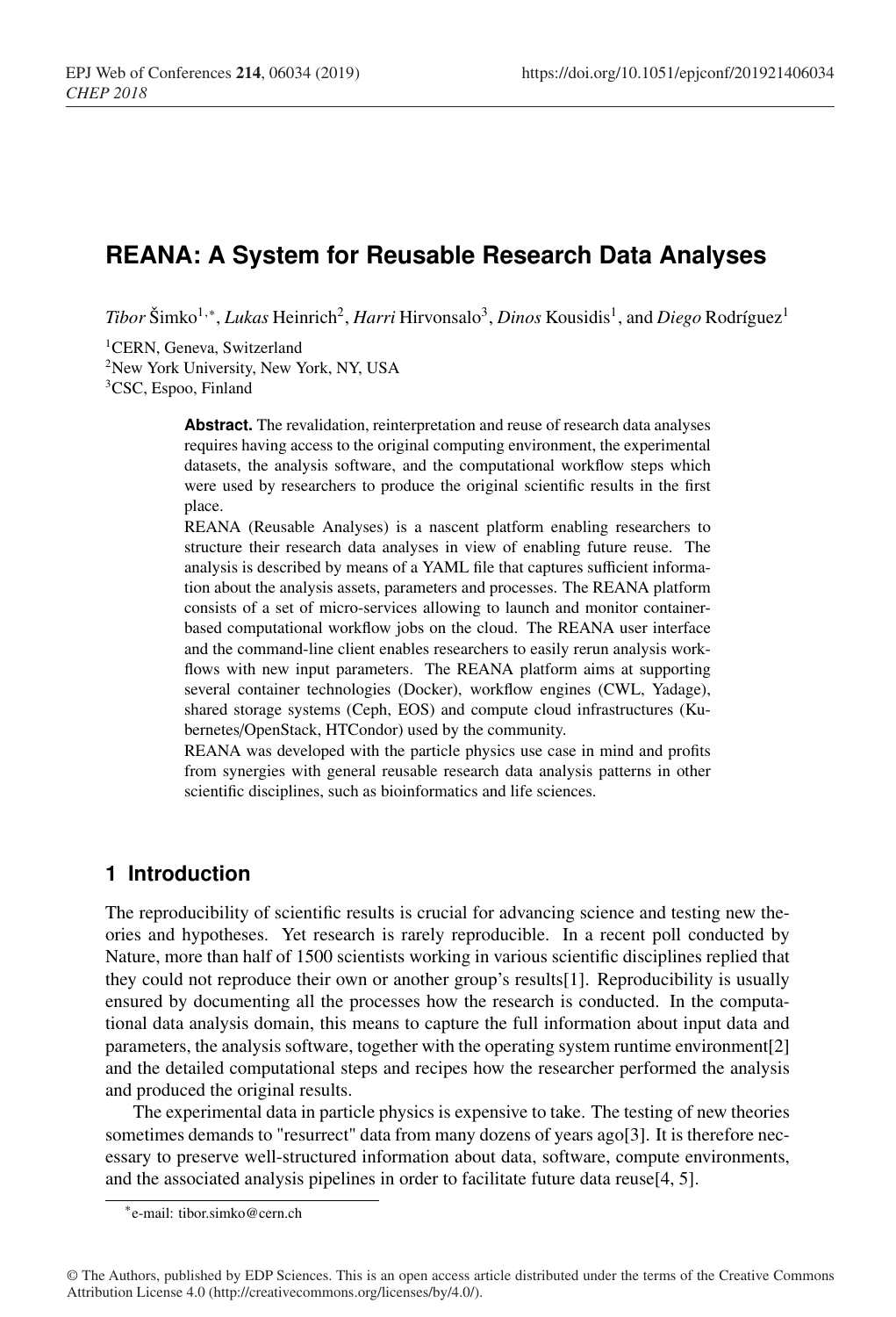

Figure 1. An overview of the REANA platform. User can interact with the platform via a command line and Web clients. The platform dispatches users' requests to workflow engines and runs necessary tasks on the containerised cloud. The workflow tasks share the same workspace throughout the run.

In this paper we describe the nascent REANA platform[6] that aims at facilitating reproducible science practices by leveraging on industry-standard container technologies useful for preserving and reinstantiating runtime environments. REANA allows users to structure their analyses and run them on remote computational clouds. The overall platform is described in Section 2. The user interaction with the platform is discussed in Section 3. The architecture of the REANA system is presented in Section 4. Some illustrative examples from particle physics analyses are shown in Section 5.

#### **2 REANA platform**

REANA is a reusable and reproducible research data analysis platform born to facilitate code and data reuse. The platform generalises computational practices used in the particle physics community and aims to facilitate the adoption of declarative workflow systems to run data analysis processes on remote compute clouds.

The REANA platform overview is presented in Figure 1. It consists of a **client** used by the researchers and a cluster that runs the platform itself. The users can interact with the system by means of a command-line client or a web user interface. Typical usage scenarios will be described in Section 3. The REANA cluster is composed of a set of micro-services that permit to instantiate, launch and monitor computational workflows based on client requests. The architecture of the platform will be described in Section 4. The computational workflows run on supported backends (Kubernetes on OpenStack) and use container technologies (Docker) to instantiate necessary environments. A shared storage (Ceph) is used for the various workflow steps to exchange temporary results.

One of the particularities of the REANA platform is the abstraction of user practices. Different research teams use different tools and facilitating reproducibility at large means supporting various computational workflow practices used by the community. REANA supports several such scientific pipeline or workflow systems. For simple user needs, the Serial workflow engine implements the sequence workflow pattern [7] and provides an easy entry point to the REANA platform by allowing to run simple "shell script" use cases where commands are run sequentially and each step produces outputs for the next step. For more realistic data analysis needs, it is necessary to support parallel execution commands. REANA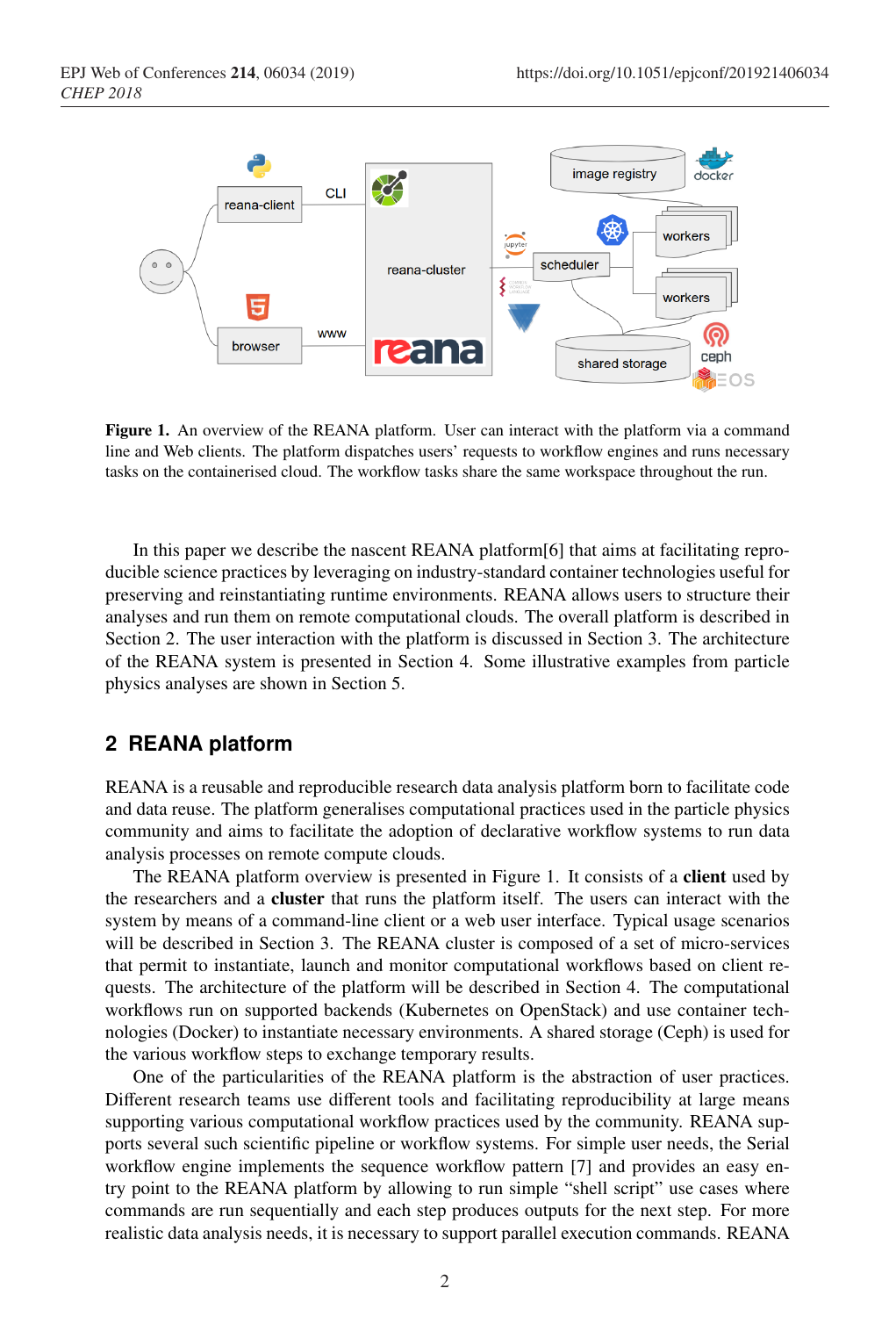

Figure 2. Examples of a serial workflow (left) and more complex Directed Acyclic Graph (DAG) workflows using CWL (center) and Yadage (right) workflow specifications. The Serial workflow is using the sequence workflow pattern where each computational step can run in a different containerised environment and the outputs of previous steps are passed along as inputs to later steps. The CWL and Yadage workflows are an example of DAG computations where the steps can be run in parallel in a "map-reduce" fashion. The full computational graphs in particle physics analyses can consist of several thousands nodes.

supports two of such systems; the Common Workflow Language standard [8] that emerged notably in the bioinformatics and the life science scientific domains, and Yadage workflow system [9] that was born in the particle physics community itself. Both systems allow to express the computational workflow in the form of Directed Acyclic Graph (DAG) that the task scheduler then executes on supported backends. The Serial, CWL and Yadage based analysis pipelines are illustrated in Figure 2.

In addition to supporting multiple workflow systems, REANA aims at supporting various computational backends used in the community. Currently the main execution platform is the containerised compute cloud running Kubernetes jobs using Docker container technology. Support for more compute backends, such as HTCondor and other High Performance Computing and High Throughput Computing platforms, is under preparation.

Due to its focus on supporting diverse reproducibility practices in diverse heterogeneous research teams, the REANA platform aims at becoming a multi-user, multi-workflow, multibackend platform that accompanies users in their daily practices, all the while leveraging and facilitating the use of modern container technologies. Making it easy for researchers to write reproducible analysis pipelines helps to prepare the data analysis preservation and to facilitate its future reuse.

#### **3 REANA client**

The goal of a reproducible research data analysis is, in essence, to provide structured "runnable recipes" addressing (1) what the input is (data files, parameters, live database calls); (2) what software was used to analyse the data (custom code, frameworks, notebooks); (3) which computing environments were used to run the analysis software (operating systems, software packages and libraries, CPU and memory resources); (4) which computational steps were taken to run the analysis (simple shell commands, structured computational workflows, local or remote task execution). This allows to instantiate the analysis on the compute clouds and run the analysis to obtain its (5) output results.

The researchers express the analysis structure by means of a reana.yaml specification file describing the inputs, the workflow steps and the produced outputs, see Figure 3. The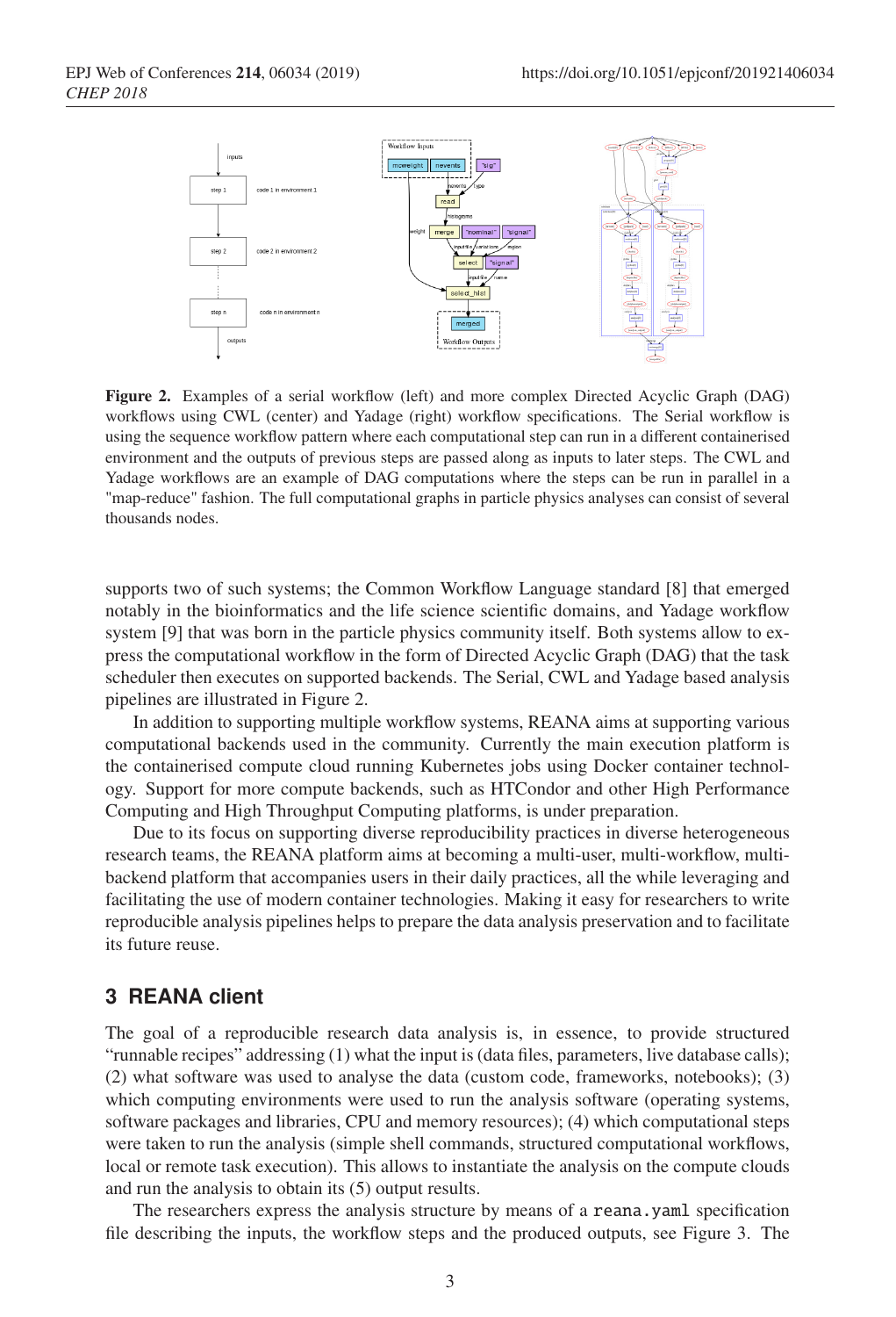```
version: 0.4.0
 inputs:
   files:
     - code/mycode.py
     - data/mydata.csv
   parameters:
     myparameter: myvalue
 workflow:
   type: cwl
   file: workflow/myworkflow.cwl
 outputs:
   files:
     - results/myplot.png
```
Figure 3. An example of the reana.yaml specification file describing a data analysis. Note the usage of runtime code, data and parameters, the definition of computational workflow, and the expected outputs. This specification file (and its linked resources) sufficiently captures analysis steps so that they can be executed on the remote REANA cloud platform.

```
$ export REANA_SERVER_URL=http://example.org # connect to REANA cloud
$ export REANA_ACCESS_TOKEN=XXXXXXX
$ reana-client create -n myanalysis # create new analysis
$ export REANA_WORKON=myanalysis
$ reana-client upload ./code ./data # upload code and data
$ reana-client start \qquad \qquad \qquad \text{# start workflow run}$ reana-client status # check its progress
$ reana-client download # download final plots
```
Figure 4. The typical reana-client interaction scenario of a user running the example analysis presented in Figure 3. The corresponding sequence diagram is shown in Figure 5.

researchers then install a **reana-client** command-line utility that can connect to a remote REANA cloud deployment. The client offers a set of commands that allow to upload and run the analysis. Starting from the given reana.yaml specification file, the users can create a workspace, upload input data and runtime code, start the workflow, monitor its progress status, list their running workflows, and finally, download the output results. Figure 4 shows a typical user interaction scenario with the platform using the command-line client. Figure 5 illustrates this interaction via a generic sequence diagram.

## **4 REANA cluster**

The user requests sent by the REANA clients enter the REANA cluster for execution. This section describes what is happening inside the platform.

The REANA cluster deployment is composed of a set of micro-services that to manage and monitor container-based computational workflows. The component architecture is presented on Figure 6. The main components and their roles are: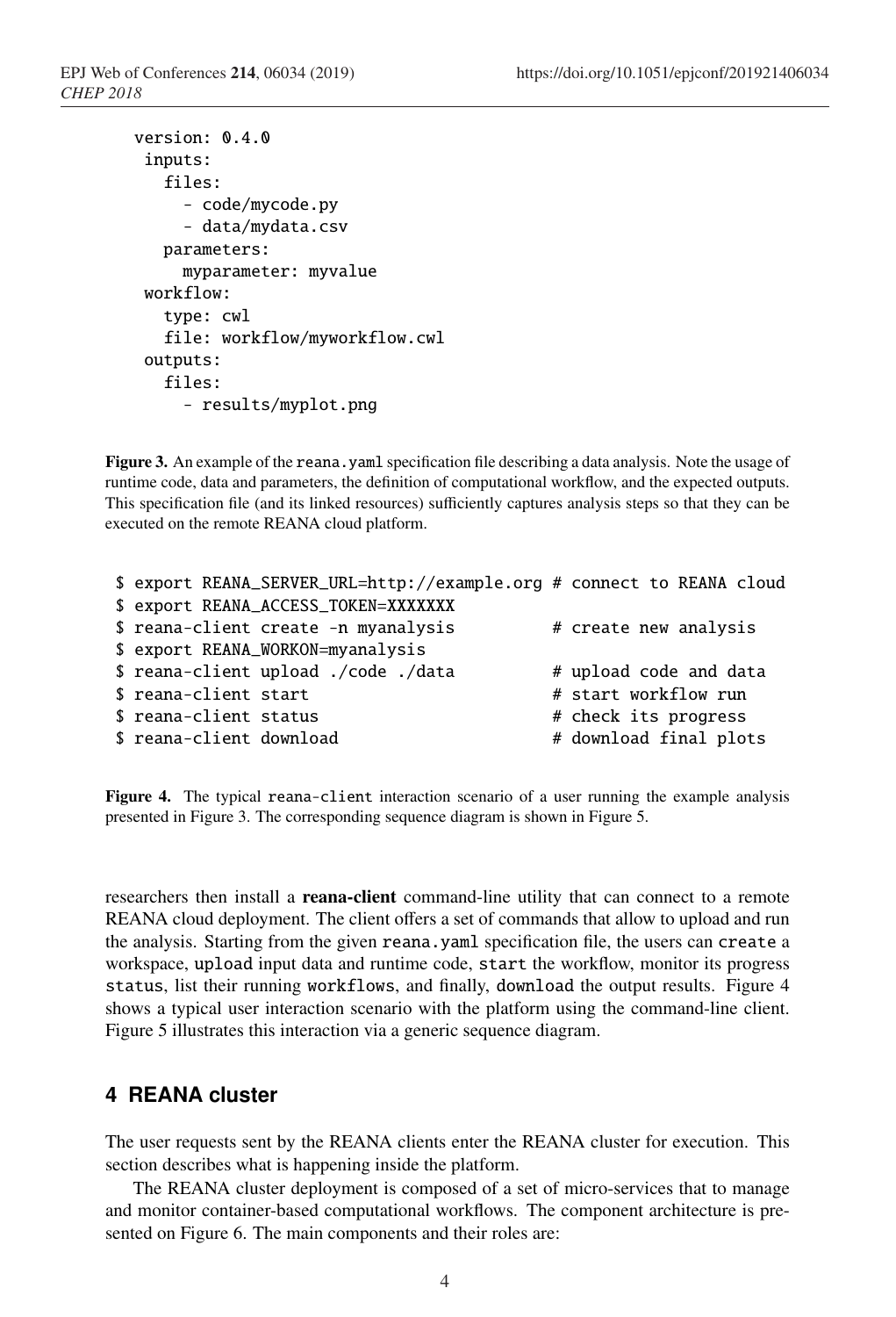

Figure 5. The sequence diagram expressing typical interaction between the REANA client and the REANA cluster.

- REANA-Server implements the public REANA API which offers all needed functionality for users to reproduce their analyses. Its main responsibility is authentication and authorization of user requests, once this is performed, it will pass the message (workflows) to the next component, the REANA-Workflow-Controller;
- REANA-Workflow-Controller takes care of instantiating and managing computational workflows, offering means to control workflow workspaces, i.e. populating it with the needed files, and offering actions such as starting, stopping and deleting workflows;
- REANA-DB provides database models and utilities;
- REANA-Workflow-Engine components take care of executing computational workflows; three engines are available: simple Serial sequential workflow engine, full Common Workflow Language (CWL) and Yadage workflow engines;
- REANA-Job-Controller launches and manages jobs on compute platforms. Its main responsibility is to offer a common API to submit and manage jobs on multiple backends.

The components are developed in separate source code repositories and they co-exist in a micro-service architecture. The common utilities and schemas are abstracted in the REANA-Commons package. The robustness of the platform is achieved by means of unit and integration tests for which pytest-REANA package provides fixtures and test utilities.

The components are developed mostly in the Python programming language and the Flask web development framework. The REST API protocols are described using the OpenAPI standard. The Bravado library is used for inter-component communication.

The REANA platform and its components can be easily deployed on Kubernetes clusters by means of a provided reana-cluster utility script, see Figure 7.

## **5 Examples**

The developed REANA platform and its workflow approach was validated on a set of realistic particle physics analyses form the four LHC experiments. The examples include ALICE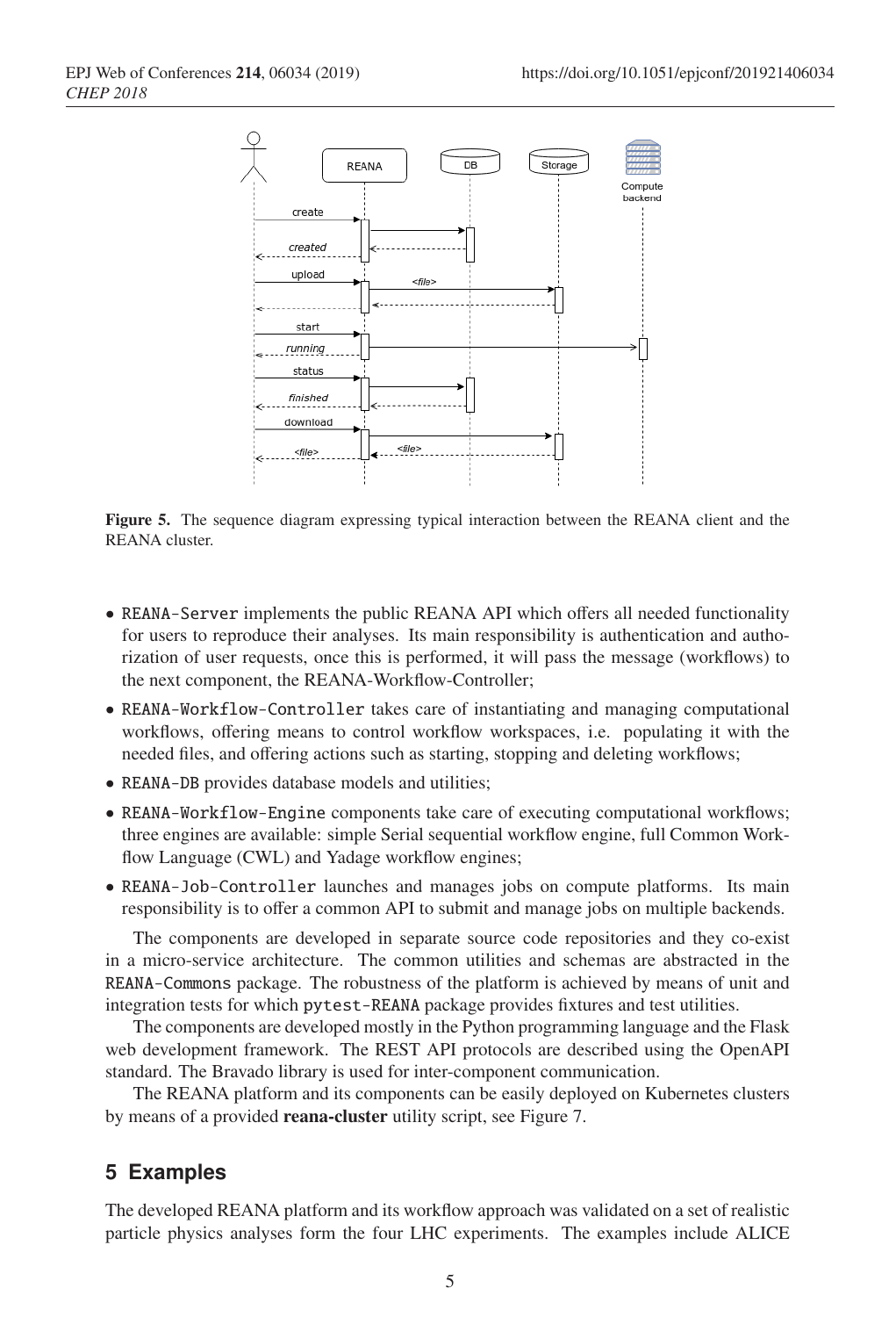

Figure 6. REANA cluster architecture and its components. The message passed to the cluster is received by API server. The diagram shows the interplay between REANA internal components and the role of the central database and message queue systems. The REANA cluster dispatches jobs on containerised clouds. Note the support for several workflow systems (CWL, Serial, Yadage). The workflow jobs use shared storage and pull necessary environment images from Docker registries.

```
$ minikube start --kubernetes-version="v1.11.2"
$ pip install reana-cluster
```

```
$ reana-cluster init
```
Figure 7. The deployment of a local REANA cluster is facilitated by the reana-cluster script.

analysis train test run and validation, ATLAS BSM search and recast analysis, CMS Higgsto-four-lepton simplified analysis working on top of open data [5], and LHCb rare charm decay search analysis.

Figure 8 shows the ATLAS recast analysis example[10] using the official ATLAS Analysis Software Group stack[11]. The compute environment is captured by a Docker image encompassing all the required software packages at their correct versions. The analysis takes as input data the DxAOD ROOT file, a dataset ID, and a cross section value. The analysis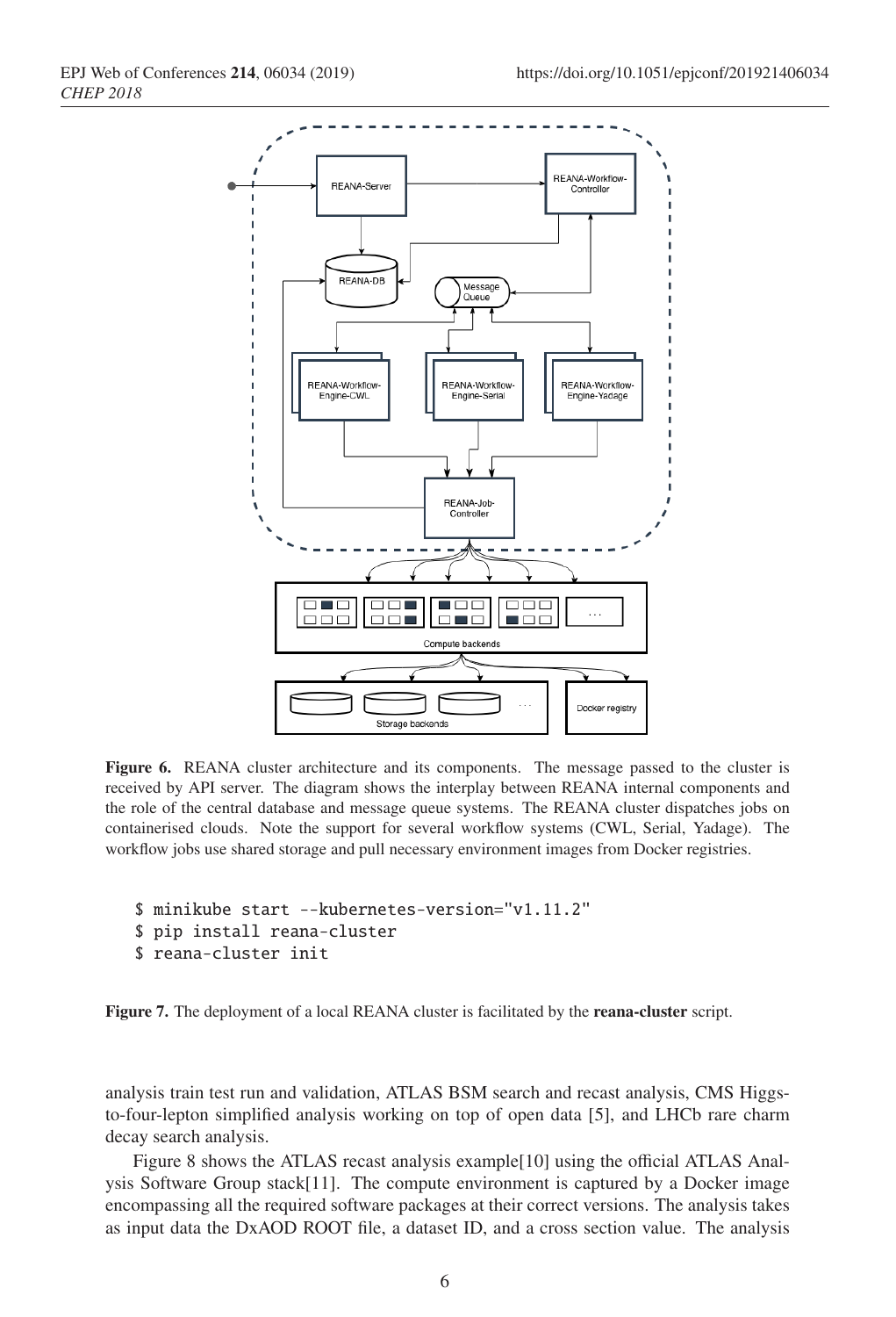

Figure 8. Example of an ATLAS recast analysis running the event selection and statistical analysis steps. This example workflow uses official ATLAS Software Group containerised environments. We see the example prefit, postfit and limit plot. The example can be found at [10].



Figure 9. Left: A reinterpretation workflow for an analysis optimized for final states originating from the production of strongly interacting supersymmetric particles[12]. For reinterpretation, two separate Monte Carlo samples corresponding to different run-conditions of the LHC are processed and combined to yield an overall p-value signifying the viability of the signal in light of the observed data. Right: An earlier iteration of the same analyses was used to produce published reinterpretations[13].

consists of two computational steps, the event selection step and the statistical analysis which implements the limit setting for outputs produced by the event selection.

Figure 9 shows the ATLAS analysis reinterpretation workflow for a search for supersymmetry[12, 13].

These and other similar analysis examples are available on the REANA project web site[6], validating our approach and offering a reasonable integration test suite base for the REANA platform development and evolution.

### **6 Conclusions**

REANA is a nascent reusable and reproducible research data analysis platform that allows researchers to run structured analysis pipelines on remote compute clouds. REANA supports diverse research communities in their diverse computational workflow practices by means of a multi-user, multi-workflow, multi-compute backend support. The architecture of the REANA platform and the applicability of the container-based approach for typical particle physics data analyses has been validated by several examples from ALICE, ATLAS, CMS and LHCb collaborations. REANA aims at facilitating future reuse of particle physics data